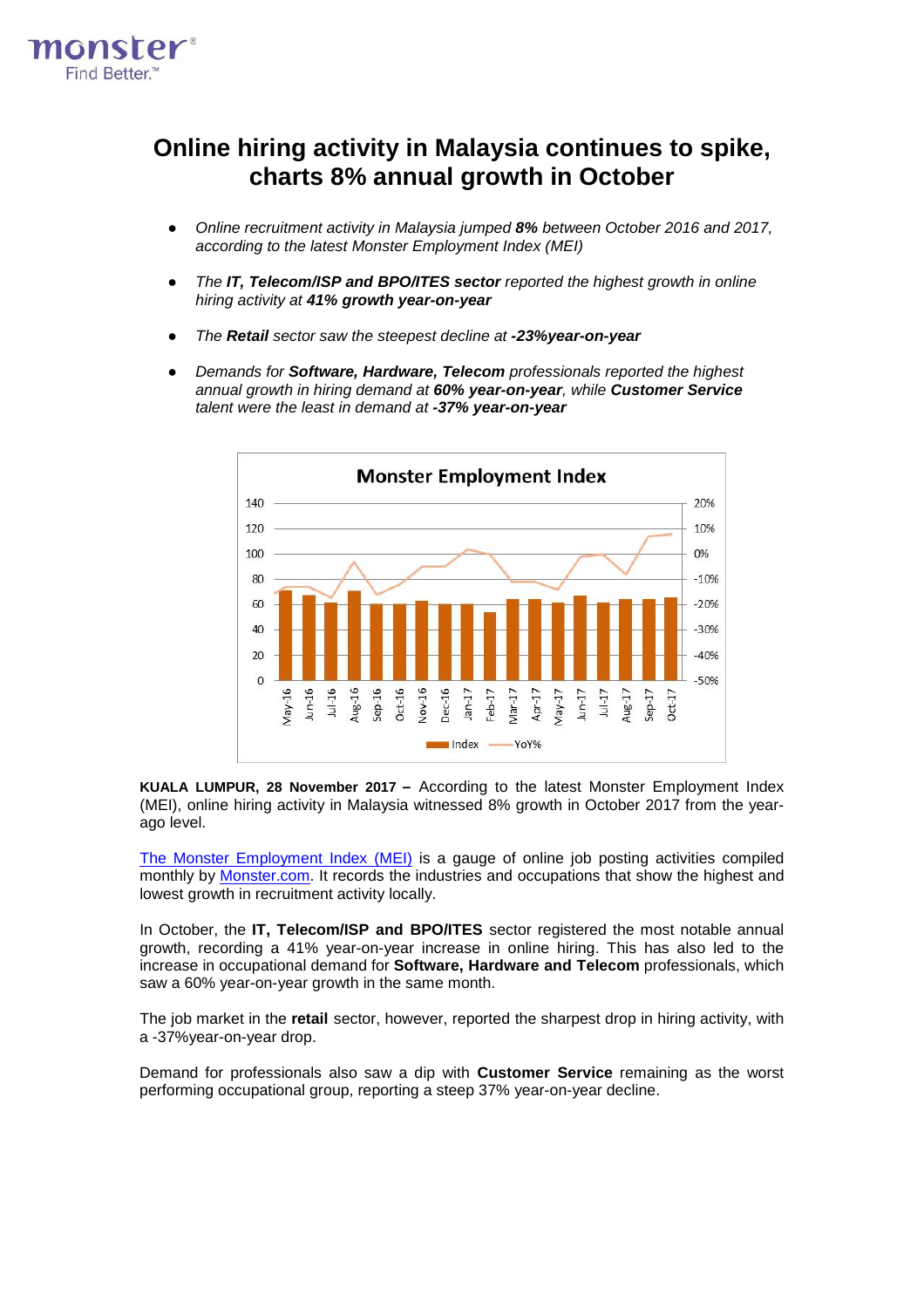

"Organisations in Malaysia are already reinventing themselves to embrace digitization – firms are at various stages of new technology adoption. As new innovations are taken up more quickly, firms need to react faster to capture those opportunities and employ talent with the right skills to drive digital growth," said Sanjay Modi, Managing Director, Monster.com - APAC and Middle East.

"The Malaysian government revealed a continued strong focus on the digital economy, forecasting that it will contribute 18.2% of national GDP by 2020. It's therefore no surprise this sector in employment will continue to exhibit steady demand."

The Monster [Employment](http://www.monster.com.my/employment-index/) Index Malaysia is a monthly gauge of online job posting activity, based on a real-time review of millions of employer job opportunities, culled from a large representative selection of career websites and online job listings across Malaysia. The Index does not reflect the trend of any one advertiser or source, but is an aggregate measure of the change in job listings across the industry.

### **Monster Employment Index Malaysia results for the past 18 months are as follows:**

| May<br>16 | Jun<br>16 | Jul<br>16 | Aug<br>16 | Sep<br>16 | Oct<br>16 | Nov<br>16 | Dec<br>16 | Jan<br>17 | Feb<br>17 | Mar<br>17 | Apr<br>17 | Mav<br>17<br>. . | Jun<br>17 | Jul<br>17 | Aug<br>17 | Sep<br>17 | Oct<br>17 | $Y$ -o- $Y$ |
|-----------|-----------|-----------|-----------|-----------|-----------|-----------|-----------|-----------|-----------|-----------|-----------|------------------|-----------|-----------|-----------|-----------|-----------|-------------|
| 72        | 68        | 62        | 74        | 61        | 61        | 63        | 61        | 61        | 54        | 65        | 65        | 62               | 67        | 62        | 65        | 65        | 66        | 8%          |

### **Top Growth Industries Lowest Growth Industries**

| <b>Year-over-year Growth</b>                                   | Oct<br>16 | Oct<br>17 | % Growth<br>$Y - 0 - Y$ | <b>Year-over-year Growth</b>                                                  | Oct<br>16 | Oct<br>17 | % Growth<br>$Y - 0 - Y$ |
|----------------------------------------------------------------|-----------|-----------|-------------------------|-------------------------------------------------------------------------------|-----------|-----------|-------------------------|
| IT, Telecom/ISP and BPO/ITES                                   | 70        | 99        | 41%                     | Engineering, Construction and<br><b>Real Estate</b>                           | 66        | 69        | 5%                      |
| Oil and Gas                                                    | 68        | 87        | 28%                     | Hospitality                                                                   | 63        | 62        | $-2%$                   |
| Logistic, Courier/ Freight/<br>Transportation, Shipping/Marine | 65        | 72        | 11%                     | Advertising, Market Research,<br>Public Relations, Media and<br>Entertainment | 71        | 62        | $-13%$                  |
| <b>BFSI</b>                                                    | 70        | 76        | 9%                      | Retail                                                                        | 65        | 50        | $-23%$                  |

### **Top Growth Occupations Lowest Growth Occupations**

| Year-over-year Growth             | Oct<br>16 | Oct<br>17 | % Growth<br>$Y - 0 - Y$ | Year-over-year Growth      | Oct<br>16 | Oct<br>17 | % Growth<br>$Y - 0 - Y$ |
|-----------------------------------|-----------|-----------|-------------------------|----------------------------|-----------|-----------|-------------------------|
| Software, Hardware, Telecom       | 43        | 69        | 60%                     | Marketing & Communications | 85        | 82        | $-4%$                   |
| Sales & Business Development      | 78        | 88        | 13%                     | Hospitality & Travel       | 49        | 46        | $-6%$                   |
| Purchase/ Logistics/ Supply Chain | 68        | 76        | 12%                     | HR & Admin                 | 68        | 62        | $-9%$                   |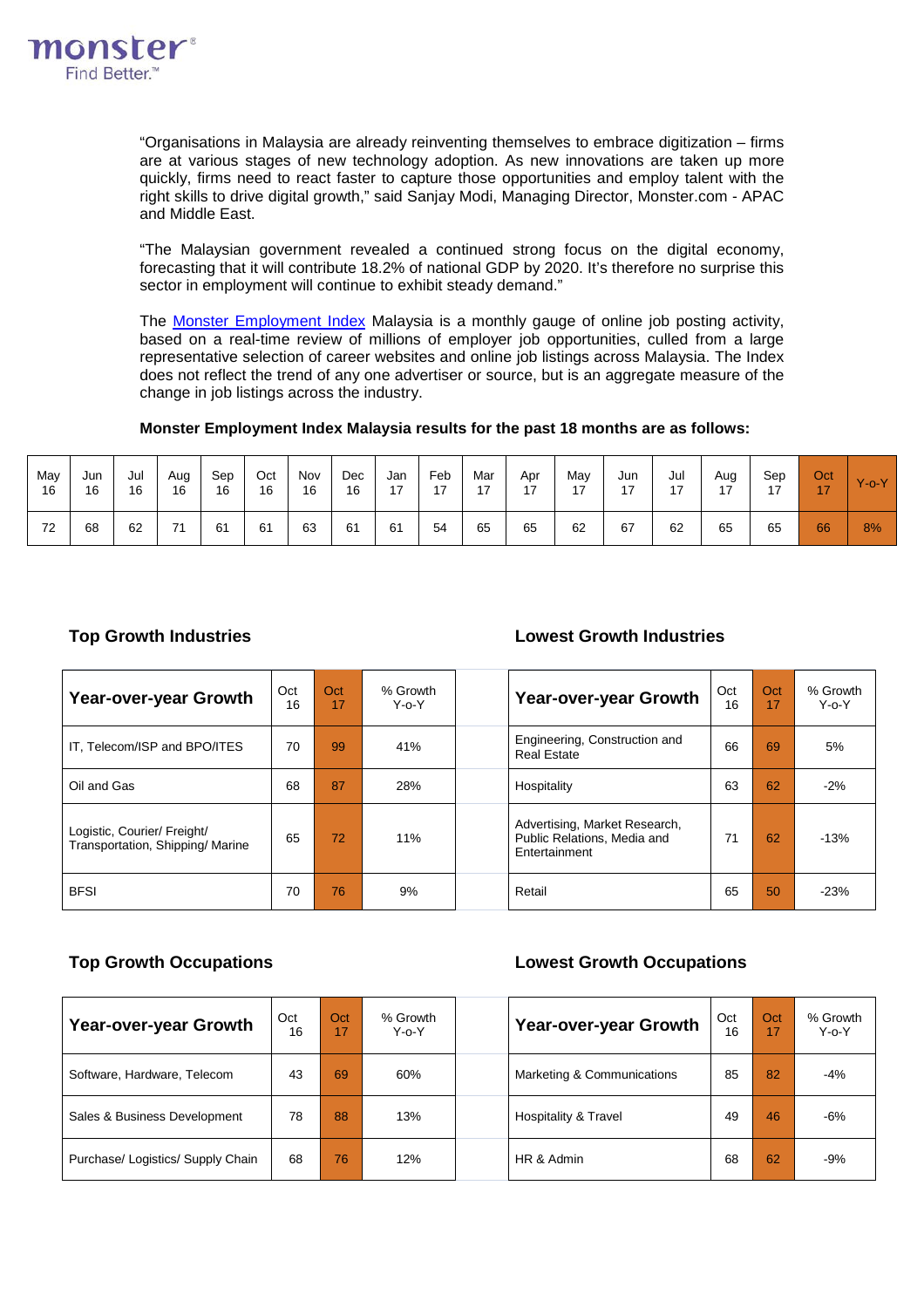

| Engineering /Production, Real<br>Estate | 67 | $\rightarrow$<br>◡ | 9% | <b>Customer Service</b> | 38 | 24 | $-37%$ |
|-----------------------------------------|----|--------------------|----|-------------------------|----|----|--------|

**- ENDS -**

## By Industry

|                                                                                             |     |     | 2016       |     | 2017 |     |     |     |     |     |     |     |     |  |
|---------------------------------------------------------------------------------------------|-----|-----|------------|-----|------|-----|-----|-----|-----|-----|-----|-----|-----|--|
|                                                                                             | Oct | Nov | <b>Dec</b> | Jan | Feb  | Mar | Apr | May | Jun | Jul | Aug | Sep | Oct |  |
| IT, Telecom/ISP and<br><b>BPO/ITES</b>                                                      | 70  | 80  | 83         | 80  | 64   | 86  | 87  | 87  | 100 | 92  | 92  | 95  | 99  |  |
| <b>Engineering, Construction</b><br>and Real Estate                                         | 66  | 66  | 64         | 65  | 63   | 75  | 71  | 69  | 69  | 64  | 67  | 67  | 69  |  |
| <b>BFSI</b>                                                                                 | 70  | 72  | 68         | 81  | 71   | 88  | 86  | 82  | 85  | 75  | 78  | 75  | 76  |  |
| Production/Manufacturing,<br><b>Automotive and Ancillary</b>                                | 85  | 88  | 86         | 88  | 87   | 93  | 93  | 94  | 93  | 89  | 91  | 92  | 92  |  |
| Oil and Gas                                                                                 | 68  | 65  | 68         | 66  | 66   | 71  | 82  | 78  | 87  | 83  | 87  | 86  | 87  |  |
| <b>Hospitality</b>                                                                          | 63  | 62  | 58         | 55  | 53   | 59  | 59  | 55  | 58  | 60  | 64  | 64  | 62  |  |
| <b>Retail</b>                                                                               | 65  | 70  | 65         | 60  | 42   | 57  | 59  | 59  | 64  | 54  | 54  | 52  | 50  |  |
| Logistic, Courier/ Freight/<br>Transportation, Shipping/<br><b>Marine</b>                   | 65  | 64  | 55         | 60  | 47   | 69  | 69  | 67  | 76  | 66  | 72  | 63  | 72  |  |
| <b>Advertising, Market</b><br>Research, Public Relations,<br><b>Media and Entertainment</b> | 71  | 73  | 73         | 70  | 58   | 69  | 66  | 63  | 67  | 61  | 63  | 62  | 62  |  |

# By Occupation

|                                       |     |     | 2016 |     | 2017 |     |     |     |     |     |     |     |     |  |
|---------------------------------------|-----|-----|------|-----|------|-----|-----|-----|-----|-----|-----|-----|-----|--|
|                                       | Oct | Nov | Dec  | Jan | Feb  | Mar | Apr | May | Jun | Jul | Aug | Sep | Oct |  |
| Software, Hardware,<br><b>Telecom</b> | 43  | 51  | 50   | 44  | 35   | 57  | 59  | 50  | 65  | 56  | 59  | 60  | 69  |  |
| <b>Finance &amp; Accounts</b>         | 72  | 74  | 70   | 71  | 68   | 79  | 78  | 74  | 79  | 73  | 75  | 73  | 74  |  |
| <b>Sales &amp; Business</b>           | 78  | 84  | 83   | 84  | 63   | 83  | 86  | 84  | 91  | 84  | 87  | 88  | 88  |  |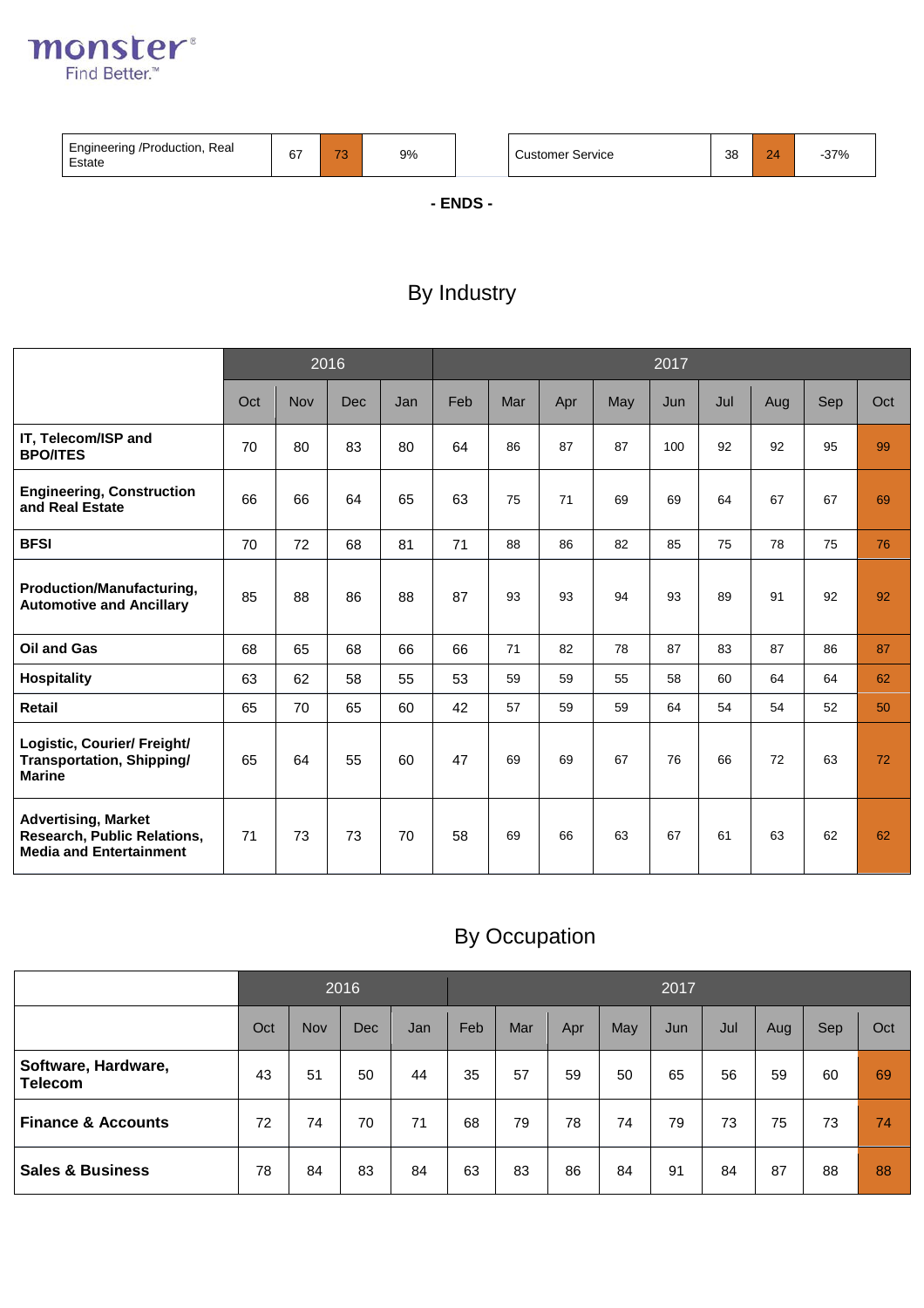

| <b>Development</b>                                    |    |    |    |    |    |    |    |    |    |    |    |    |    |
|-------------------------------------------------------|----|----|----|----|----|----|----|----|----|----|----|----|----|
| <b>Customer Service</b>                               | 38 | 39 | 38 | 31 | 23 | 32 | 31 | 27 | 30 | 27 | 24 | 22 | 24 |
| <b>Marketing &amp;</b><br><b>Communications</b>       | 85 | 88 | 87 | 85 | 77 | 84 | 83 | 81 | 83 | 80 | 81 | 82 | 82 |
| HR & Admin                                            | 68 | 68 | 66 | 63 | 57 | 65 | 64 | 62 | 66 | 62 | 64 | 61 | 62 |
| <b>Engineering /Production,</b><br><b>Real Estate</b> | 67 | 67 | 64 | 66 | 67 | 74 | 71 | 68 | 73 | 68 | 71 | 71 | 73 |
| <b>Hospitality &amp; Travel</b>                       | 49 | 46 | 38 | 34 | 31 | 47 | 42 | 35 | 42 | 43 | 39 | 45 | 46 |
| <b>Purchase/Logistics/Supply</b><br>Chain             | 68 | 69 | 67 | 70 | 61 | 74 | 73 | 71 | 78 | 73 | 77 | 72 | 76 |